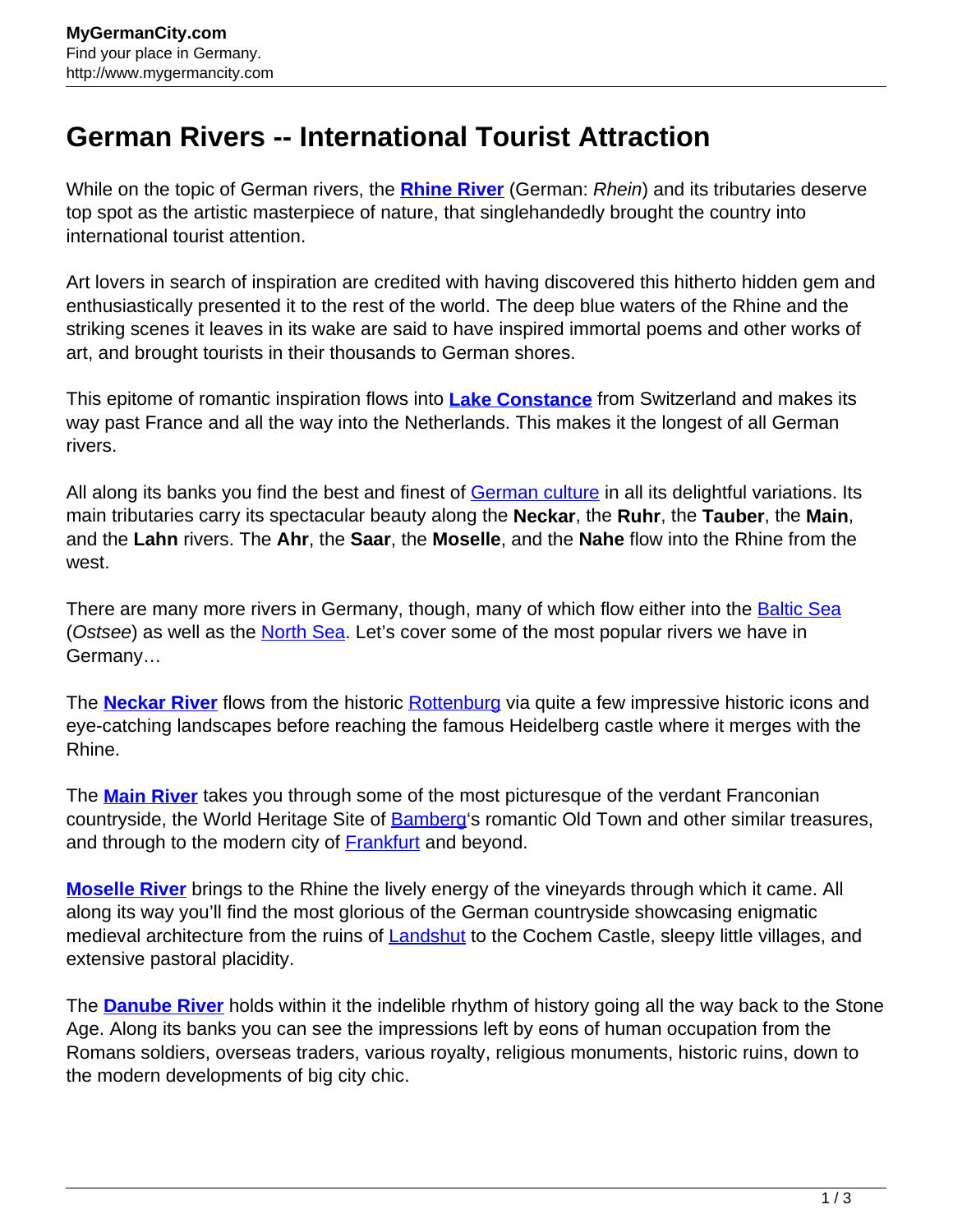The Danube, whose German name is *Donau*, originates hesitantly from **Donaueschingen** and on to [Passau](http://www.mygermancity.com/passau) where it sheds its shyness and gathers all the grandeur of the second longest river in Europe. From the north, the Regen and the Altmühl merge into its waters, while the *Isar*, the Lech, and the [Inn](http://www.mygermancity.com/inn-river) do so from the south.

The [Lech River](http://www.mygermancity.com/lech-river) flows along the picturesque [Romantic Road](http://www.mygermancity.com/romantic-road) adding greatly to the romantic aspect. Eventually you hit what is perhaps the most beautiful spot in all the land — Upper Bavaria — where you'll see the Mad King Ludwig II's fantastic fairy tale Neuschwanstein Castle, among a host of other stunning architecture.

The shores of the Altmühl own a unique landscape which favorably showcases the various Roman fortifications, palaces, and cathedrals to advantage.

The **[Elbe River](http://www.mygermancity.com/elbe)** originates in the Czech Republic and chooses a fabulous landscape to its final destination, the North Sea. It passes the Elbe Sandstone Massif, tiny wine villages, open farmlands, the artistic city of **Dresden**, and the modern city (and state) of **Hamburg**.

The **[Weser River](http://www.mygermancity.com/weser)** (passing through [Bremen\)](http://www.mygermancity.com/bremen) easily flows in and out of the realm of fairytales to enchant the viewer with picture-perfect vistas inhabiting the exquisite space between the imagined and the real.

It's said to have inspired the Brother's Grimm, and it can easily do the same to anyone who decides to cruise along its scenic banks. Not surprisingly, it meanders along the [German Fairy Tale](http://www.mygermancity.com/german-fairy-tale-road) [Road](http://www.mygermancity.com/german-fairy-tale-road) linking the various fairy tale villages where the stories are placed.

The [Oder River,](http://www.mygermancity.com/oder) though not technically flowing through Germany, does form a border between the country and Poland. It originates in the Czech Republic and eventually flows into the Black Sea.

[Enjoy the German Rivers while you take a river cruise through them and make plenty of photos](http://www.mygermancity.com/river-cruises-germany).

## **More Rivers in Germany**

- [Aller River](http://www.mygermancity.com/aller-river)  Discover the best Central German has to offer on this 260 km (162 mi) long river that flows though Saxony-Anhalt and Lower Saxony.
- [Ems River](http://www.mygermancity.com/ems-river)  371km (231mi) from classy [Schloß Holte-Stukenbrock](http://www.mygermancity.com/schloss-holte-stukenbrock) to the bi-lingual [Dollart](http://www.mygermancity.com/dollart).
- [Fulda River](http://www.mygermancity.com/fulda-river)  The 221km long Water Boy of Hesse.
- $\bullet$  [Havel](http://www.mygermancity.com/havel) A 334km long water way near Berlin feeding the mighty Elbe.
- [Lusatian Neisse \(Lausitzer Neiße\)](http://www.mygermancity.com/lusatian-neisse) a 254 km long river, 198 of which builds the German/Polish border.
- [Lahn River](http://www.mygermancity.com/lahn-river)  On 246 km this river zig-zags its way through 3 states, in 3 directions, through some amazing countryside.
- [Leine](http://www.mygermancity.com/leine)  281km through northern Thuringia and southern/central Lower Saxony showcasing